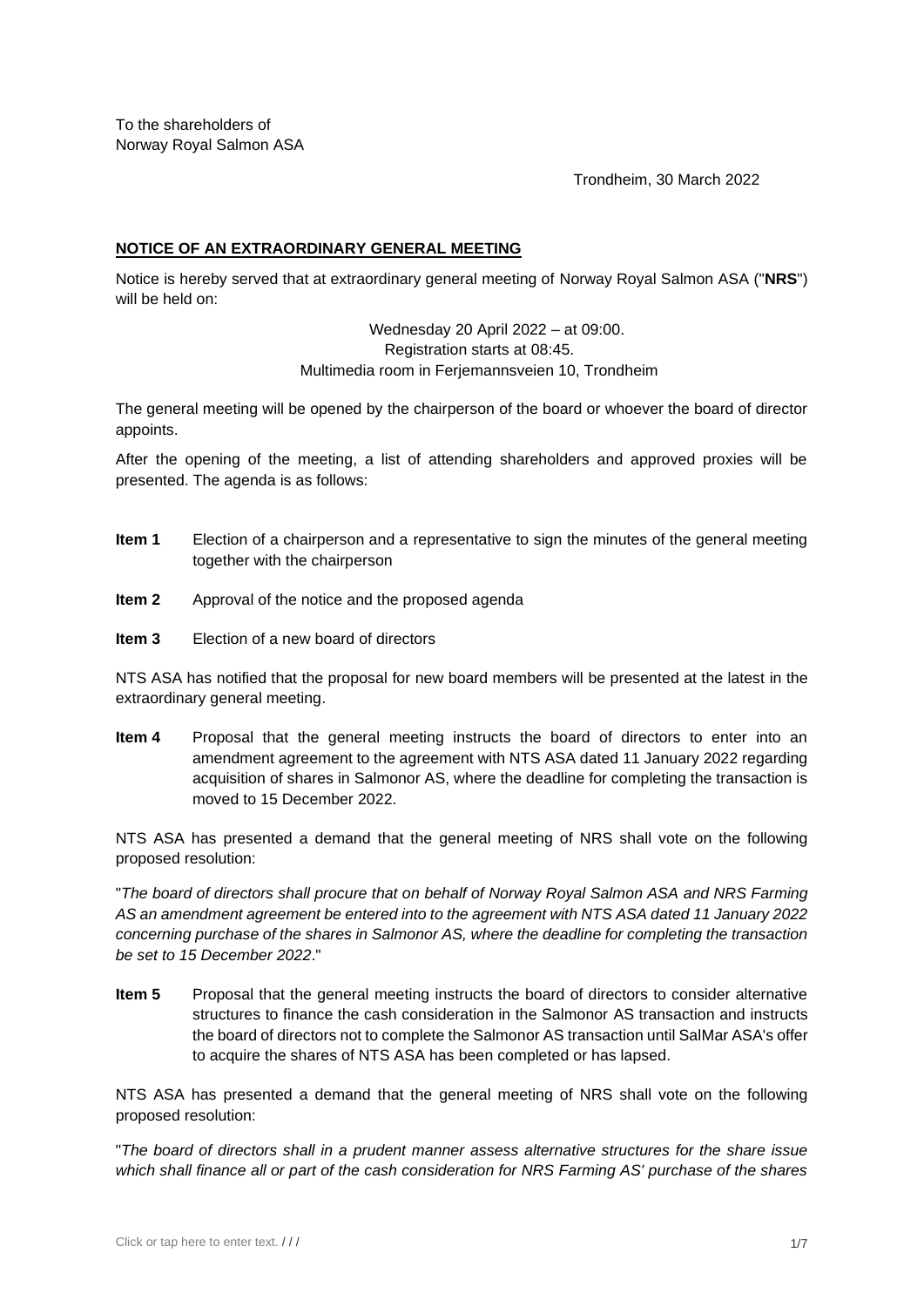*in Salmonor AS, and the board of directors shall procure that it shall not be completed before SalMar ASA's offer to acquire the shares in NTS ASA has been completed or has lapsed*."

**Item 6** Instruction that the board of directors of NRS Farming AS must consist of the same shareholder-elected members as the board of directors of Norway Royal Salmon ASA in the period to and including 15 December 2022.

NTS ASA has presented a demand that the general meeting of NRS shall vote on the following proposed resolution:

"*The board of directors shall procure that the board of NRS Farming AS shall have the same shareholder elected board members as the board of Norway Royal Salmon ASA in the period up to and including 15 December 2022*."

**Item 7** Proposal for an investigation concerning the process relating to the planned share issue in Norway Royal Salmon ASA.

NTS ASA has presented a demand that the general meeting of NRS shall vote on the following proposed resolution:

"*The board of directors shall procure that the process in connection with the planned share issue in Norway Royal Salmon ASA to finance the cash consideration to in connection with NRS Farming AS' purchase of Salmonor AS be investigated, with a view to clarifying the factual circumstances, potential irregularities (mixing of roles, external considerations, compliance with rules of procedure and duty of disclosure etc.) and circumstances that otherwise may harm the company or any of its shareholders, hereunder clarify questions of liability for members of the company's management and board of directors.*"

The Extraordinary General Meeting is being convened in accordance with a demand from NTS ASA pursuant to section 5-7 (2) of the Public Limited Companies Act. NTS ASA has demanded consideration of items 3 – 7 above.

\*\*\*\*\*

Norway Royal Salmon ASA has a share capital of NOK 43 572 191 divided into 43 572 191 shares, each with a nominal value of NOK 1.00. Each share carries one vote at the Company's general meetings. The right to attend and vote at the general meeting can only be exercised when the acquisition has been recorded in the shareholders' registry no later than on the fifth business day prior to the general meeting (the record date). Norway Royal Salmon ASA currently owns 197 495 own shares.

The shareholders have the following rights in connection with the Company's general meeting:

- The right to attend the general meeting, either in person or by proxy.
- The right to speak at the general meeting.
- The right to be accompanied by an advisor and to give one advisor the right to speak.
- The right to require information from the members of the board and the chief executive officer about matters that may affect the assessment of (i) the approval of the annual accounts and the annual report, (ii) matters that have been presented to the shareholders for their decision, and (iii) the Company's financial position, including information about activities in other companies in which the Company participates, and other matters to be considered by the general meeting, unless the required information cannot be disclosed without causing disproportionate harm to the Company.
- The right to have issues considered by the general meeting which have been reported in writing to the board of directors within seven days prior to the 3-week time limit under the Norwegian Public Limited Liability Companies Act for notice of a general meeting, along with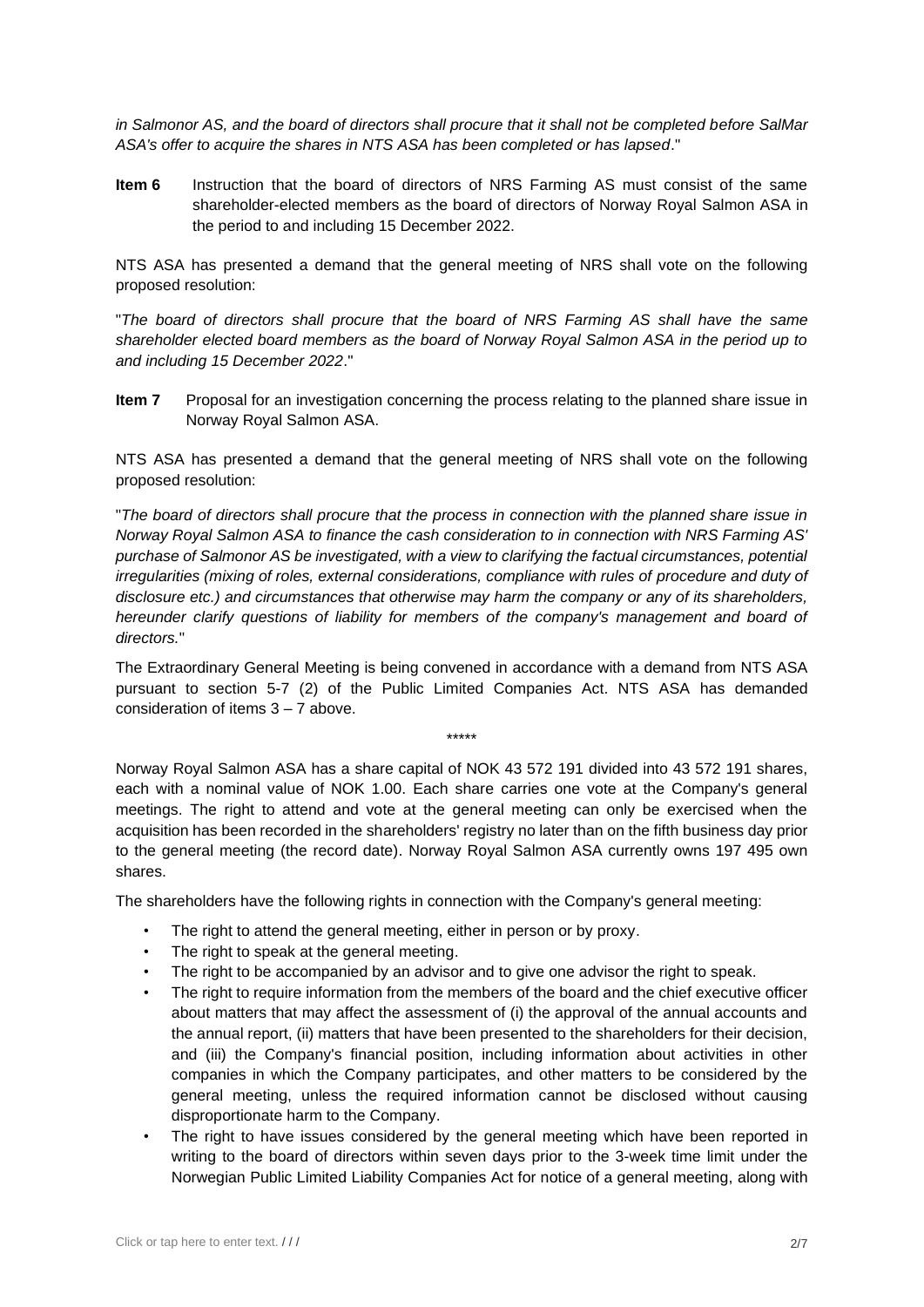a proposal for a resolution or an explanation as to why the issue should be put the agenda. If the notice has already been given, a new notice shall be sent if the time limit has not already expired.

The right to present alternatives to the board's proposals in respect of matters on the agenda of the general meeting.

Shareholders who wish to attend the general meeting are requested to return the attached attendance form (Appendix 1) to the address and within the time limit stated therein. **Shareholders or their proxies who wish to attend and vote at the general meeting must pursuant to Article 7 of the Articles of Association, notify the company of their attendance no later than two days prior to the general meeting.** 

If the shares are registered in the Norwegian Central Securities Depository (VPS) through a custodian, cf. section 4-10 of the Norwegian Public Limited Liability Companies Act, and the beneficial owner wishes to attend the general meeting, in person or by proxy, the beneficial owner must present a confirmation in writing from the custodian that he/she is the beneficial owner of the shares, as well as a confirmation from the shareholder that he/she is the beneficial owner. Shareholders have the right to attend and vote by proxy. In such case, a written and dated proxy must be presented at the general meeting. The attached proxy form (Appendix 2) may be used.

Please note that proxies without voting instructions may trigger disclosure requirements under Norwegian law. Under the Norwegian Securities Trading Act, section 4-2, third paragraph, the possession of a voting proxy without voting instructions is considered equal to ownership of shares or rights to shares. This means that a proxy is required to disclose the proxies if the number of shares to which they relate (together with any shares or rights to shares held by the proxy) reaches or exceeds the disclosure thresholds under the Norwegian Securities Trading Act, section 4-2, second paragraph.

This notice and the appendices are available on the company's website: www.norwayroyalsalmon.com.

The board of directors of Norway Royal Salmon ASA encourages the shareholders to register that they can receive electronic documents on their VPS accounts.

Yours faithfully **Norway Royal Salmon ASA**

rald 21

**Roald Dolmen**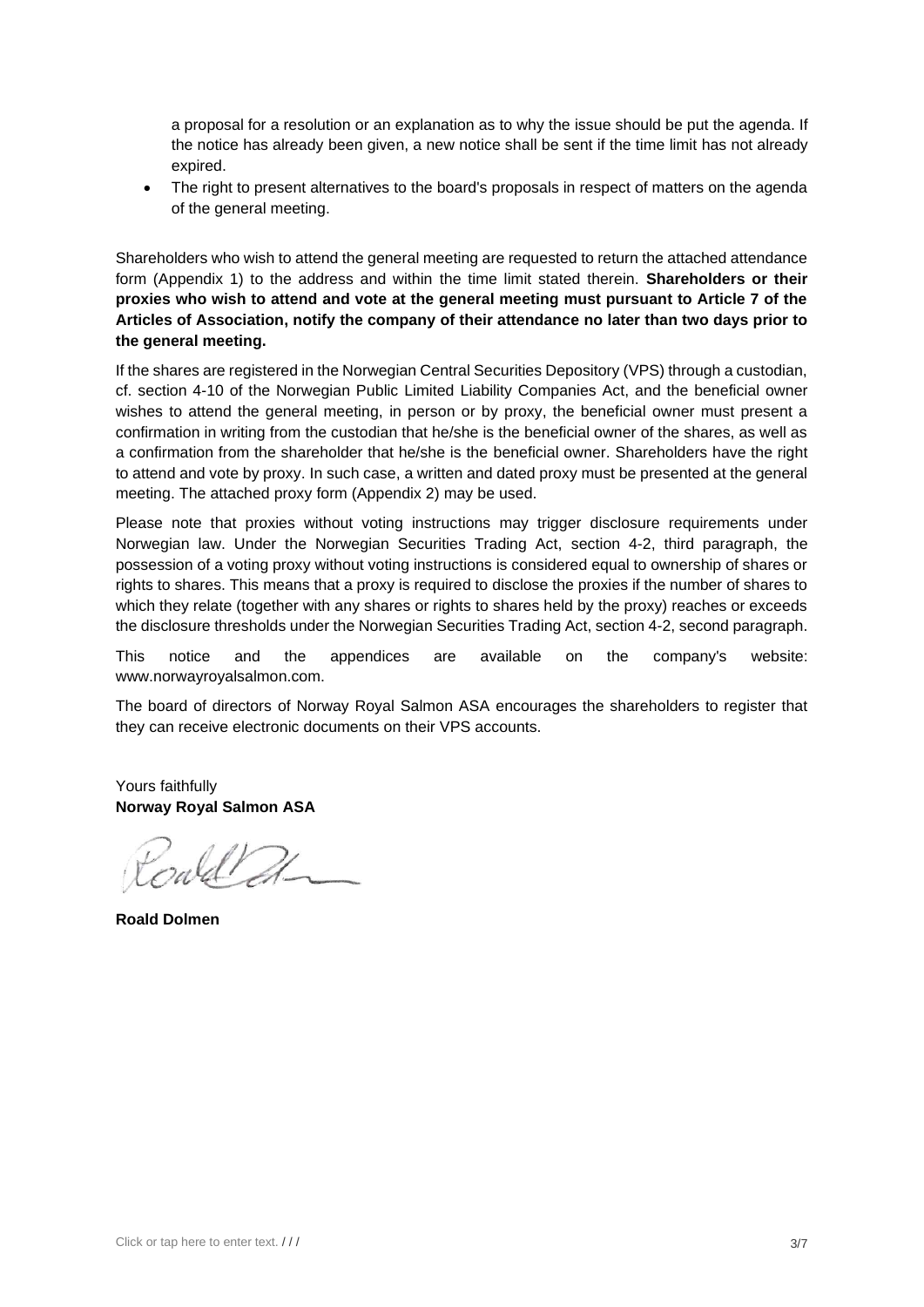Attachment 1

## **ATTENDANCE SLIP**

The undersigned will attend the Extraordinary General Meeting of Norway Royal Salmon ASA on 20 April 2022 and cast votes for:

|                 | own shares                                        |
|-----------------|---------------------------------------------------|
|                 | other shares according to attached forms of-proxy |
| In total shares |                                                   |
| Place/date      | Shareholder's signature                           |
|                 |                                                   |

Shareholder's name in block letters

Please send the attendance slip to Norway Royal Salmon ASA, P.O. Box 2608 Sentrum, 7414 Trondheim, Norway.

The attendance slip may also be sent by e-mail to: [edel.gjaere@salmon.no](mailto:edel.gjaere@salmon.no)

**The attendance slip must be received by Norway Royal Salmon ASA no later than 18 April 2022. Shareholders or proxies who want to attend and vote on the General Meeting, have to give notice to the Company within two days before the General Meeting. This is in accordance with the Articles of Association section 7.**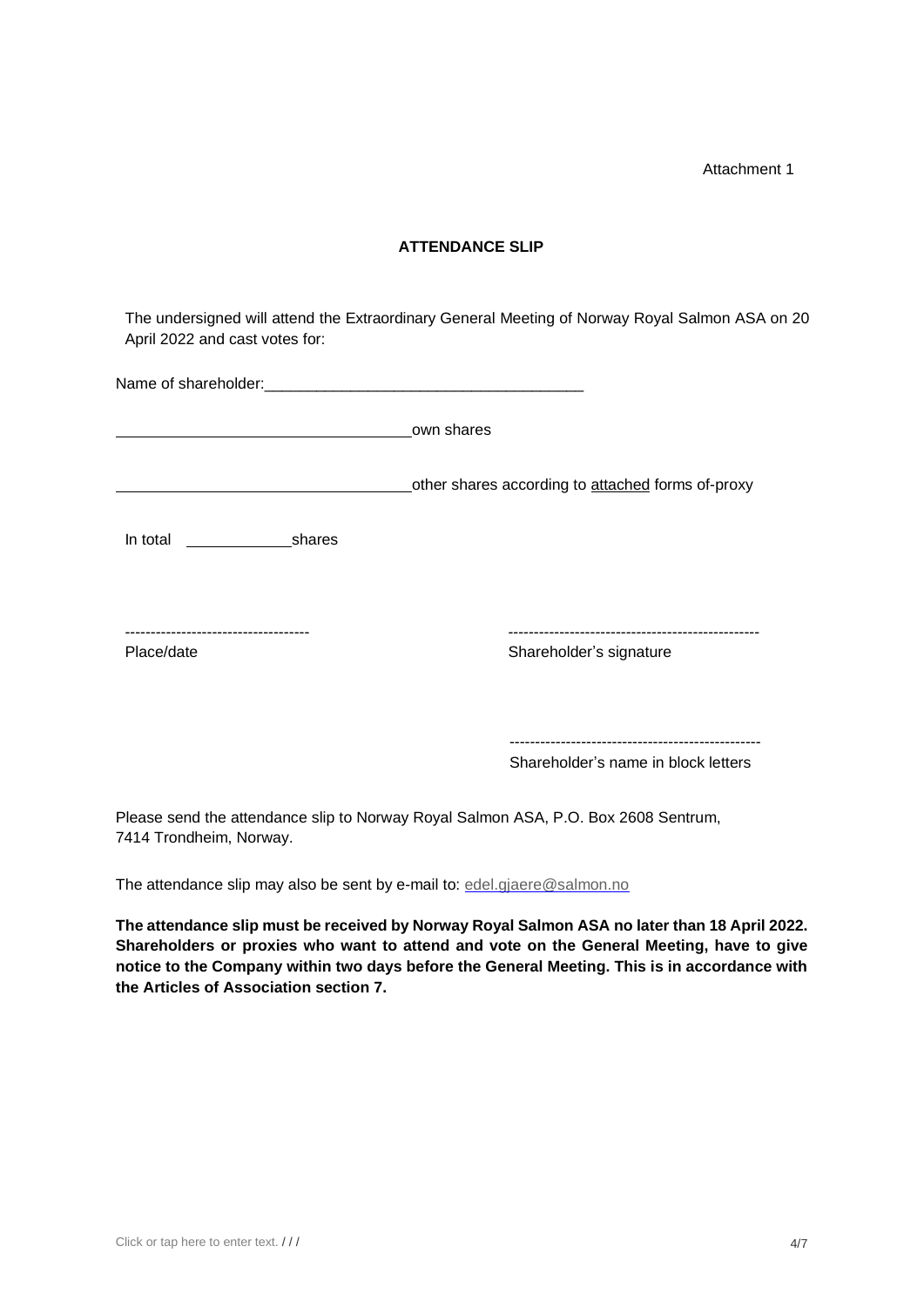Attachment 2

## **FORM OF PROXY**

 Shareholder's name: \_\_\_\_\_\_\_\_\_\_\_\_\_\_\_\_\_\_\_\_\_\_ As the owner of shares in Norway Royal Salmon ASA, I/we hereby grant the Board Chair  $\Box$ 

(insert name)

authority to represent and cast votes for my/our shares at the Extraordinary General Meeting in Norway Royal Salmon ASA to be held on 20 April 2022.

If none of the alternatives above has been selected, authority will be deemed to have been granted to the Board Chair. If authority has been granted to the Board Chair, the Board Chair is entitled to give another member of the board or management the right to represent, and cast votes for, the shares to which the authority relates.

If the shareholder so requires, and the Board Chair has been selected as proxy, the voting instructions below may be completed and sent to the company. Votes will then be cast for the shares according to the instructions.

| <b>Item</b>       | Resolution                                                                                                                                                                                                                                                                                                 | Vote in | Vote    | Refrain        |
|-------------------|------------------------------------------------------------------------------------------------------------------------------------------------------------------------------------------------------------------------------------------------------------------------------------------------------------|---------|---------|----------------|
|                   |                                                                                                                                                                                                                                                                                                            | favuor  | against | from<br>voting |
| Item 1            | Election of a chair of the meeting and a representative to<br>sign the minutes of the general meeting together with the<br>chairman of the meeting.                                                                                                                                                        |         |         |                |
| Item <sub>2</sub> | Approval of the notice and proposed agenda.                                                                                                                                                                                                                                                                |         |         |                |
| Item 3            | Election of new board members.                                                                                                                                                                                                                                                                             |         |         |                |
| Item 4            | Proposal that the general meeting instructs the board of<br>directors to enter into an amendment agreement to the<br>agreement with NTS ASA dated 11 January 2022<br>regarding acquisition of shares in Salmonor AS, where<br>the deadline for completing the transaction is moved to<br>15 December 2022. |         |         |                |
| Item 5            | Proposal that the general meeting instructs the board of<br>directors to consider alternative structures to finance the<br>cash consideration in the Salmonor AS transaction and                                                                                                                           |         |         |                |

Voting instructions:

 $\Box$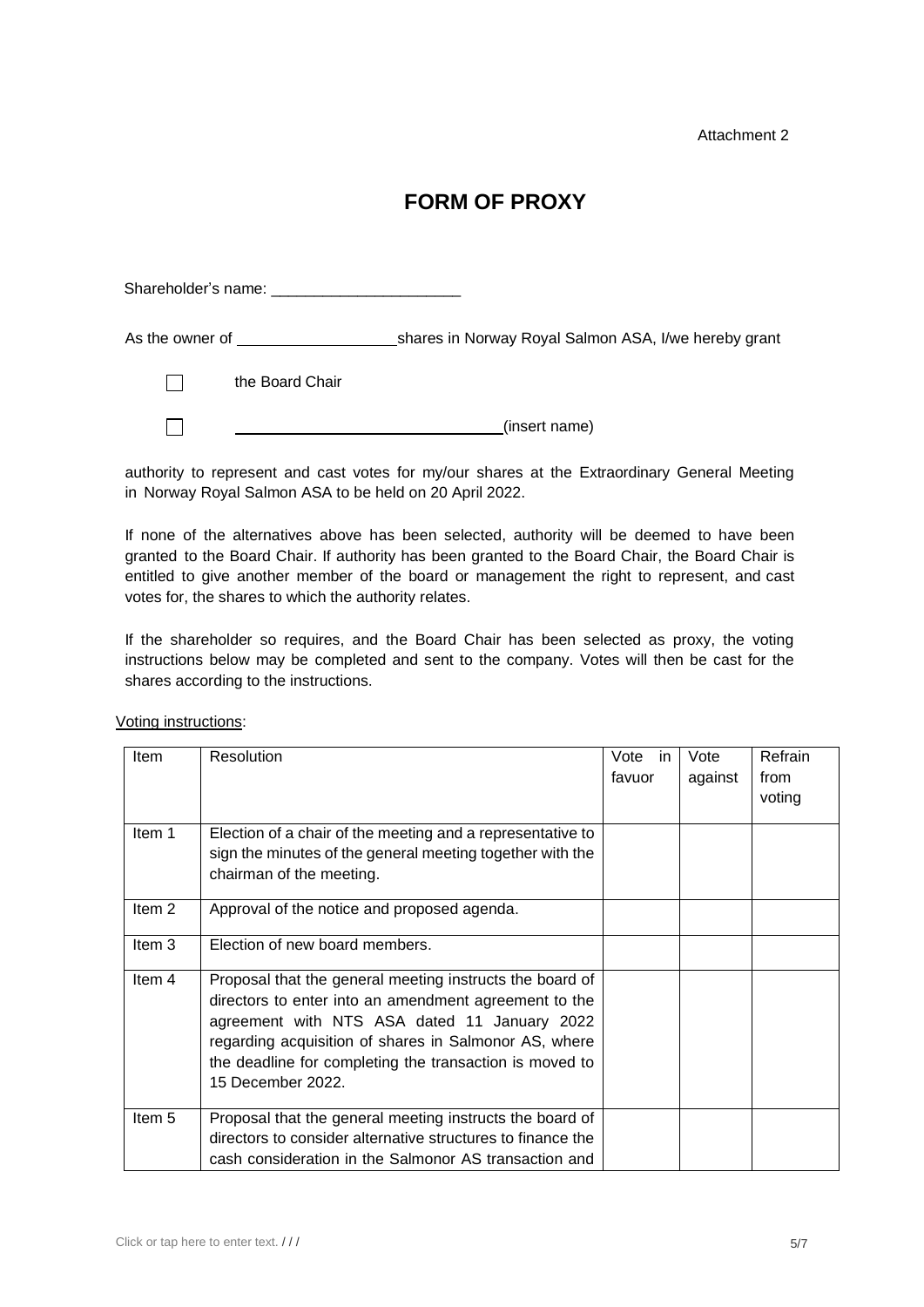|        | instructs the board of directors not to complete the<br>Salmonor AS transaction until SalMar ASA's offer to<br>acquire the shares of NTS ASA has been completed or<br>has lapsed.                                             |  |  |
|--------|-------------------------------------------------------------------------------------------------------------------------------------------------------------------------------------------------------------------------------|--|--|
| Item 6 | Instruction that the board of directors of NRS Farming AS<br>must consist of the same shareholder-elected members<br>as the board of directors of Norway Royal Salmon ASA<br>in the period to and including 15 December 2022. |  |  |
| Item 7 | Proposal for an investigation concerning the process<br>relating to the planned share issue in Norway Royal<br>Salmon ASA.                                                                                                    |  |  |

If voting instructions have been given, the following applies:

- If "Vote in favour" has been selected, this implies that the proxy is instructed to vote in favour of the proposal in the notice, including any changes that the board, the Board Chair or the chair of the meeting might suggest. In the event of any changes to the proposals stated in the notice, the proxy may, upon his or her own discretion, refrain from voting for the shares.
- If "Vote against" has been selected, this implies that the proxy is instructed to vote against the proposal in the notice, including any changes that the board, the Board Chair or the Chair of the meeting might suggest. In the event of any changes to the proposals stated in the notice, the proxy may, upon his or her own discretion, refrain from voting for the shares.
- If "Refrain from voting" has been selected, this implies that the proxy is instructed not to cast votes for the shares.
- If none of the alternatives has been selected, this implies that the proxy is free to decide how to vote for the shares. If the proxy is given to the Board Chair, the proxy is considered as an instruction to vote in favor of the board's proposal according to the above paragraph.
- In elections, the instructions are limited to the voting on candidates listed in the form of proxy.
- When voting on items which are not listed in the notice, but which are lawfully to be decided upon at the general meeting, the proxy is free to decide how to vote for the shares. The same applies to votes on formalities, such as election of a chair of the meeting, the order of voting or the form of voting.
- If the shareholder has appointed a different proxy than the Board Chair and wants to give this person voting instructions, this is a matter between the shareholder and the proxy that is irrelevant to the company. The company undertakes no responsibility for verifying if the proxy votes according to his or her instructions.